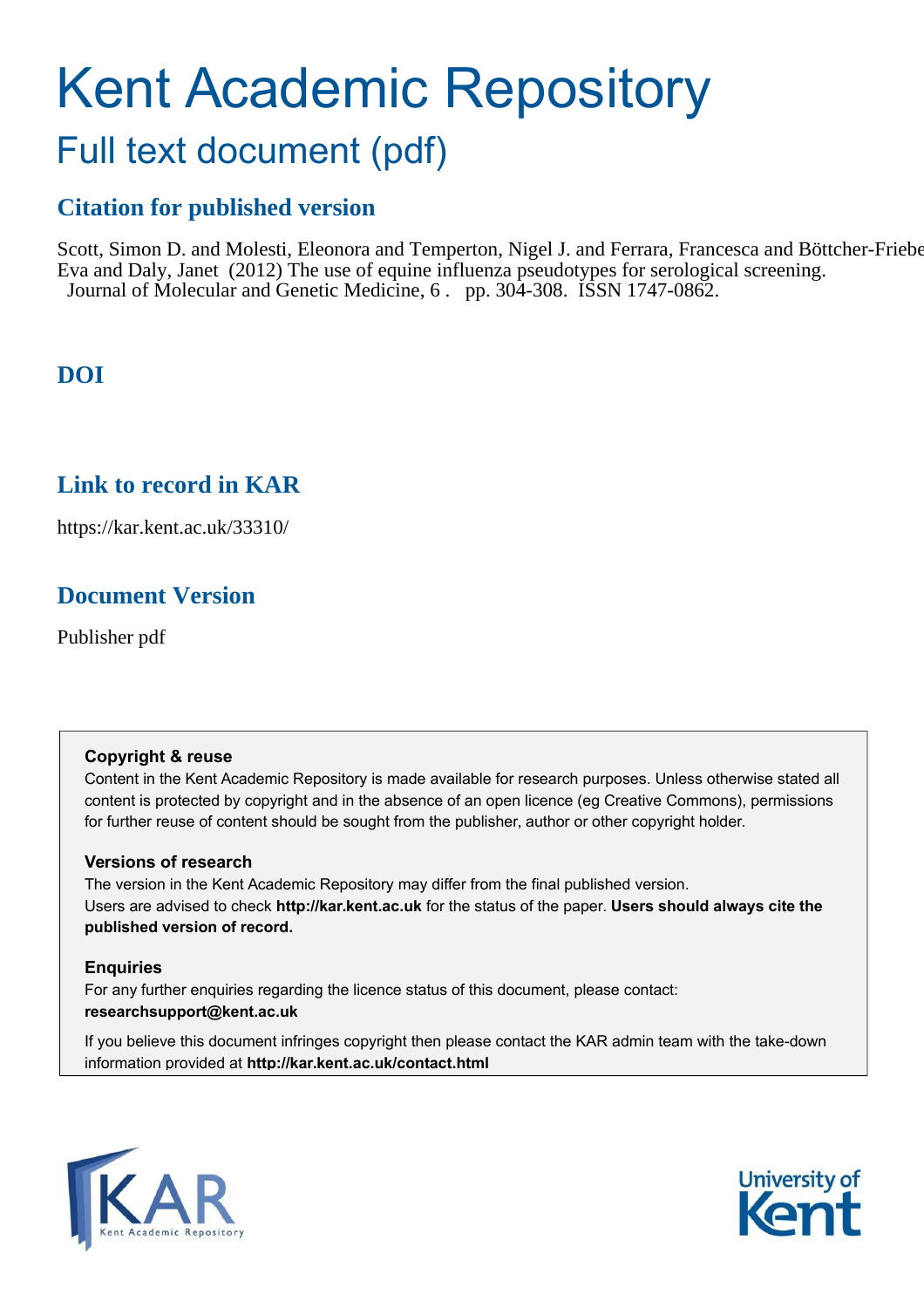## **RESEARCH REPORT**

## **The use of equine influenza pseudotypes for serological screening**

Simon Scott<sup>†\*</sup>, Eleonora Molesti<sup>†</sup>, Nigel Temperton<sup>†</sup>, Francesca Ferrara<sup>†</sup>, Eva Böttcher-Friebertshäuser‡ and Janet Daly¥

†Viral Pseudotype Unit, School of Pharmacy, University of Kent, Central Avenue, Chatham Maritime, ME4 4TB, UK, ‡ Institute of Virology, Philipps University, 35043 Marburg, Germany, ¥School of Veterinary Medicine and Science, University of Nottingham, Sutton Bonington, LE12 5RD, UK.

\*Correspondence to: Simon Scott, Email: s.d.scott@kent.ac.uk, Tel: +44 (0)1634 202957, Fax: +44 (0)1634 883927

Received: 01 November 2012; Revised: 20 December 2012; Accepted: 31 December 2012; Published: 31 December 2012

*©* Copyright The Author(s) Published by Library Publishing Media This is an open access article, published under the terms of the Creative Commons Attribution Non-Commercial License (http://creativecommons.org/licenses/by-nc/2.5). This license permits non-commercial use, distribution and reproduction of the article, provided the original work is appropriately acknowledged with correct citation details.

#### **ABSTRACT**

Standard assays used for influenza serology present certain practical issues, such as inter-laboratory variability, complex protocols and the necessity for handling certain virus strains in high biological containment facilities. In an attempt to address this, avian and human influenza HA pseudotyped retroviruses have been successfully employed in antibody neutralization assays. In this study we generated an equine influenza pseudotyped lentivirus for serological screening. This was achieved by co-transfection of HEK293T cells with plasmids expressing the haemagglutinin (HA) protein of an H3N8 subtype equine influenza virus strain, HIV *gag-pol* and firefly luciferase reporter genes and harvesting virus from supernatant. In order to produce infective pseudotype particles it was necessary to additionally co-transfect a plasmid encoding the TMPRSS2 endoprotease to cleave the HA. High titre pseudotype virus (PV) was then used in PV antibody neutralization assays (PVNAs) to successfully distinguish between vaccinated and non-vaccinated equines. The sera were also screened by single radial haemolysis (SRH) assay. There was a 65% correlation between the results of the two assays, with the PVNA assay appearing slightly more sensitive. Future work will extend the testing of the PVNA with a larger number of serum samples to assess sensitivity/specificity, inter/intra-laboratory variability and to define a protective titre.

**KEYWORDS:** Influenza, pseudotype virus, viral screening, neutralizing antibody, H3N8, SRH, TMPRSS2

#### **INTRODUCTION**

Influenza infections in equine species are relatively common and can have significant economic impact. The primary clinical manifestation is acute respiratory disease. To date, infections have only been associated with two subtypes; H3N8 and H7N7. There have been no isolations of H7N7 virus from horses for over 30 years (Webster, 1993), but viruses of the H3N8 subtype continue to cause outbreaks regularly across the globe, some affecting large numbers of animals (reviewed in Daly et al, 2011).

Equine influenza infection induces neutralising antibodies against the surface glycoproteins haemagglutinin (HA) and neuraminidase (NA). This is the primary protective immune response elicited by natural infection or vaccination, with cellmediated immunity playing a role in clearing virus-infected HA binding to cells (HA globular head reactive antibodies).

cells following natural infection (Paillot et al, 2006). As for human influenza, measurement of antibodies against the HA in particular is important in studies to determine vaccine efficacy (*i.e.*, performance in experimental vaccination and challenge studies) and effectiveness (*i.e.*, how well a vaccine performs when used routinely 'in the field').

The haemagglutination inhibition (HI) test is useful for virus characterisation and diagnostic purposes as it is a strainspecific assay. However, high levels of inter-laboratory variation are observed, as a result of which protective antibody levels are ill-defined, ranging from titres of 8 to 128 ( Mumford and Wood, 1992). For equine influenza, the requirement to treat the virus with Tween 80 and ether to improve the sensitivity of the assay (John and Fulgitini, 1966) further increases variability of the assay. The HI test only measures inhibition of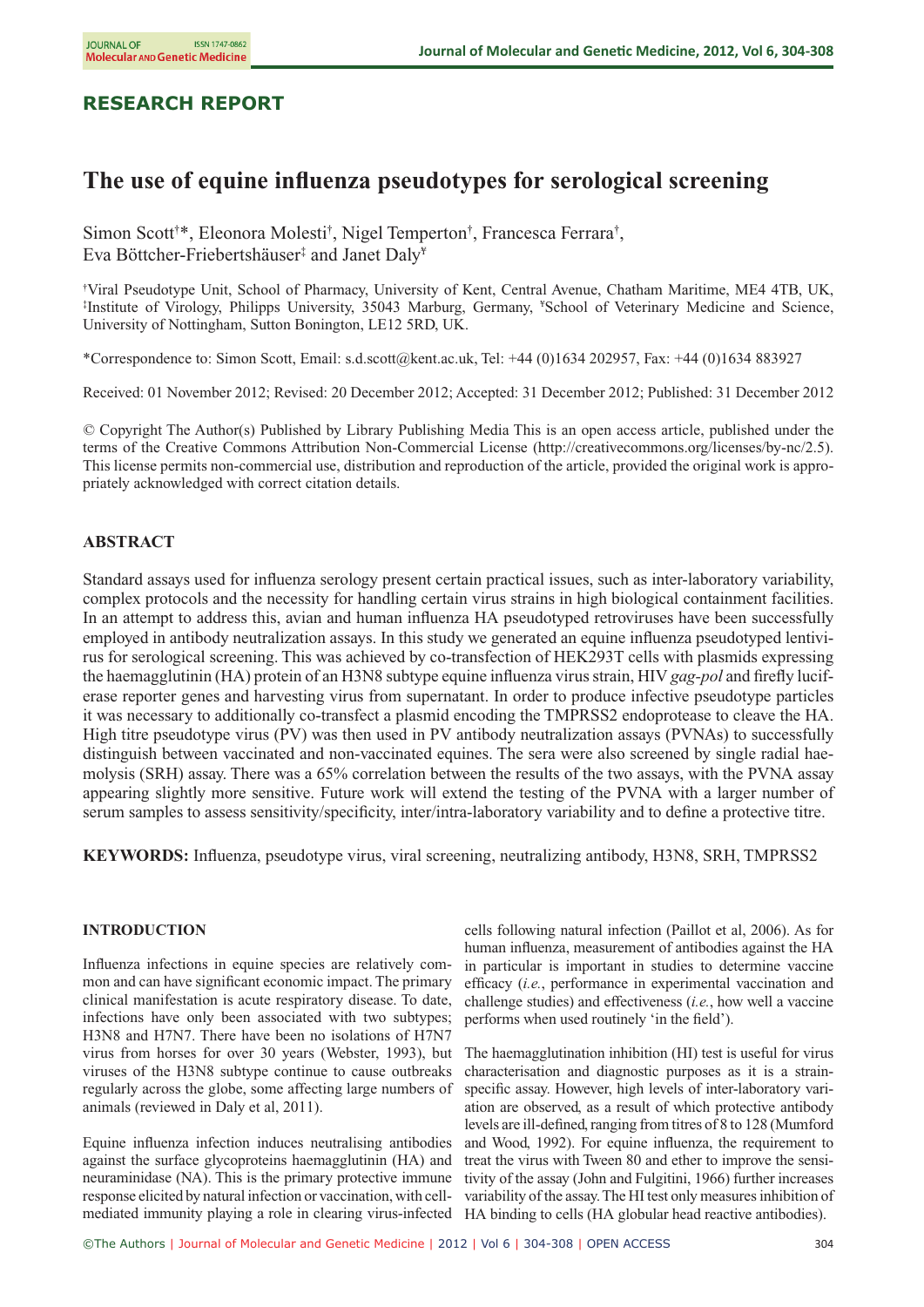complement-mediated haemolysis induced by influenza antibody–antigen complexes. The SRH test can be standardised using reference sera (Daly et al, 2007) and a clear relationship has been demonstrated between pre-challenge antibody levels measured by SRH and protection afforded in challenge studies (Mumford and Wood, 1992). However, the SRH assay has disadvantages; it is relatively cumbersome to perform; requires the use of sheep blood and guinea pig complement; and resulting zones of haemolysis have to be measured either using specialised equipment or by hand using digital callipers.

Measurement of virus neutralising (VN) antibodies against equine influenza is rarely performed; VN assays in eggs are time-consuming, labour-intensive and the lack of cytopathic effect in cells often requires a two-step assay in which reduction in virus replication is measured by detection of viral protein by ELISA or other assays.

The use of equine influenza pseudotyped lentiviruses may provide a solution to the requirement for a reliable and reproducible assay to assess the level of neutralising antibodies to equine influenza in vaccinated or naturally-infected horses. A number of avian and human influenza virus subtypes have been pseudotyped and used in such serological assays ( Temperton et al, 2007; Temperton and Wright, 2009; Corti et al, 2011; Garcia and Lai, 2011). A pseudotype virus has the 'core' of one virus (*e.g.*, a retrovirus) and the outer 'envelope' protein of another (*e.g.*, the HA of influenza virus). The core virus has deletions in the genome making it replicationdeficient, and harbours a reporter transgene (*e.g.*, luciferase). The envelope glycoprotein permits entry into susceptible target cells. During cell transduction, the pseudotype virus (PV) genome becomes integrated in the cell genome and expresses the reporter gene. Thus the number of transduced cells can be quantified and the subsequent inhibitory effects of antibodies in serum on PV entry determined (Temperton et al, 2007; Temperton and Wright, 2009; Garcia and Lai, 2011).

The aim of the current study was to develop a pseudotype virus neutralization assay (PVNA) for the measurement of neutralising antibodies to H3N8 subtype equine influenza viruses.

#### **MATERIALS AND METHODS**

#### **Viruses and sera**

Stocks of A/equine/Sussex/89 (H3N8) influenza virus (a European lineage strain; Daly et al, 1996) were grown in 10-day-old embryonated hens' eggs. Serum samples surplus to diagnostic requirements were obtained from 20 routinely influenza-vaccinated donkeys. The donkeys were recently (within 80 days) vaccinated with a booster dose of a commercially available inactivated vaccine containing the American-lineage H3N8 strain A/equine/Newmarket/1/93, the European-lineage H3N8 strain A/equine/Newmarket/2/93 in addition to A/equine/Prague/56 (H7N7). The epitope-bearing HA1 regions of the Sussex/89 and Newmarket/93 viruses share 99% amino acid identity (as determined using CLUSTAL software). A batch of serum from a hyperimmunised experimental pony vaccinated with a number

The single radial haemolysis (SRH) assay measures A/equine/Newmarket/1/93, A/equine/Newmarket/2/93, A/ equine/Ohio/03), was used as a positive control. Serum samples from two horses, confirmed to be influenza-naïve by SRH, were kindly provided by Prof. Ann Cullinane, Irish Equine Centre. Sera were stored at -80°C until use.

#### **Generation of H3 pseudotyped virus**

Viral RNA was extracted from allantoic fluid using the QIAmp viral RNA extraction kit (Qiagen). The full haemagglutinin gene was amplified by Titan One Tube RT-PCR (Roche) using custom primers (Invitrogen) binding to the gene termini:

Forward: 5'-GCGCGCGGATCCGTCAAAATGAAGACA ACCATTATT-3'

#### Reverse: 5'-GCGCGCCTCGAGAATTTAAATGCAAATG TTGCATCT-3'

PCR fragments were then digested with *Bgl*II and *Xho*I restriction enzymes and cloned into the pI.18 expression plasmid as used previously for other influenza HA pseudotypes (Temperton et al, 2007). All plasmids were prepared and purified using kits from QIAGEN, according to the manufacturer's instructions.

Influenza pseudotyped lentivirus particles expressing the firefly luciferase reporter gene were generated by plasmid co-transfection (Temperton et al, 2007; Figure 1). Approximately  $4 \times 10^6$  human embryonic kidney 293T/17 cells (American Type Cell Culture) were seeded into10 cm diameter sterile, plastic dishes (Nunc) in DMEM medium with GlutaMAX and high glucose (Gibco, Invitrogen) plus  $10\%$  (v/v) foetal bovine serum (Sigma) and  $1\%$  (v/v) penicillin/streptomycin (Fisher) and placed at 37°C in a 5%  $CO<sub>2</sub>$  (v/v) humidified incubator for 24 hrs. Next, the pI.18-HA, gag/pol construct pCMV-D8.91 (Zufferey et al, 1997), firefly luciferase construct pCSFLW (Wright et al, 2008) and pCAGGS-TMPRSS2 protease plasmids (Böttcher et al, 2006) were combined and added to a Fugene6/OptiMEM medium mixture (Roche), and then to the cells according to the manufacturer's instructions.

On the following day the medium was replaced and 1U of exogenous soluble *Clostridium perfringens* NA (Sigma) was added to facilitate sialic acid cleavage and pseudotype virus egress. Cell culture supernatant was harvested after further 24 hrs, passed through a 0.45 µm pore sterile syringe filter, aliquoted and stored at -80°C.

#### **Titration of pseudotyped virus**

Virus supernatant (5µl/well) was added to a 96-well plate along with  $1 \times 10^4$  HEK293T target cells and 200 µl total medium per well and incubated as above for 48 hrs. Next, 50 µl Bright-Glo luciferase reagent (Promega) was added, incubated for 5 min at room temperature and luminescence measured using a GloMax 96 luminometer and Relative Luminescence Units (RLU) per ml (auto-luminescence normalised using cell only control) determined.

#### **Pseudotype virus neutralization assay (PVNA)**

of H3N8 strains over two decades (A/equine/Suffolk/89, were individually incubated with virus supernatant  $(2.5 \times 10^5$ PVNAs were performed using a standard protocol ( Temperton et al, 2007). Briefly, serially-diluted sera (1:40-1:200,000)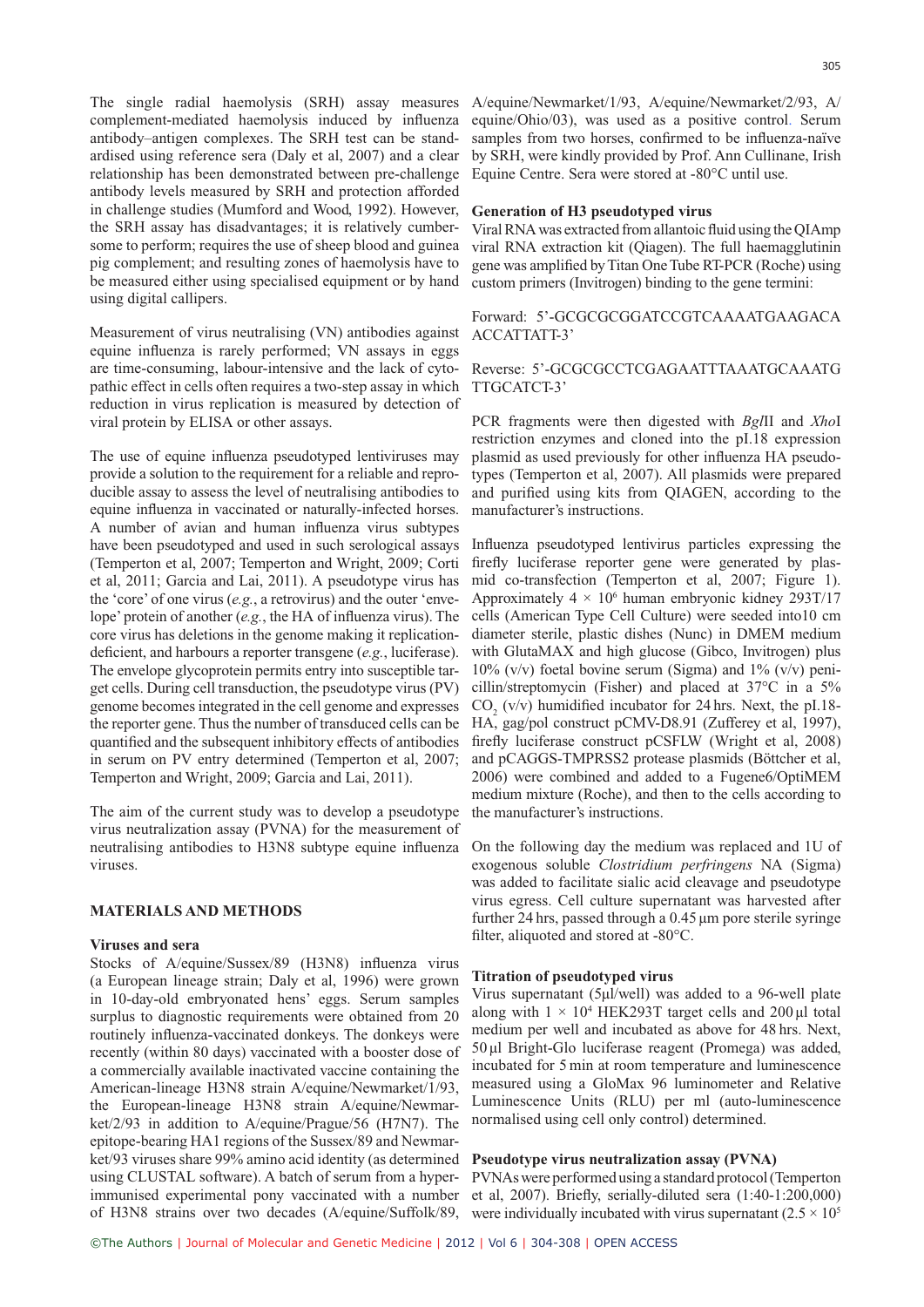

**Figure 1.** Schematic of method for generation and titration of equine influenza HA pseudotyped lentivirus. Four plasmids expressing the equine influenza virus (EIV) haemagglutinin (HA), HIV gag-pol, firefly luciferase reporter gene and TMPRSS2 protease are transfected into HEK293 cells. EIV pseudotyped lentivirus is harvested from virus supernatant, added to target 293 cells and relative transduction titre calculated from the level of reporter gene expression.

RLU per well, calculated from the titration result) for 1 hr at 37°C to permit antibody attachment to virus particles. Next,  $1 \times 10^4$  cells were added to each well, incubated for 48 hrs, and their luminescence read as described above. Test sample results were normalised by deducting any background luminescence produced by cell-only controls (no pseudotype virus). Additionally, the no-serum control (cells plus viruses) was included (equivalent to 0% neutralization).  $IC_{50}$  antibody titres (the reciprocal of the serum dilution giving 50% inhibition of pseudotype virus entry) were calculated using GraphPad Prism computer software. Values <80 were considered negative (Katz et al, 1999; Garcia and Lai, 2011). Average values of two independent experiments are shown here.

#### **Single Radial Haemolysis (SRH) assay**

The SRH assay was performed as described in the OIE (World Organisation for Animal Health) Terrestrial Manual (OIE, 2012) using A/equine/Sussex/89 (H3N8) as antigen.

#### **RESULTS**

#### **Production of equine influenza pseudotyped virus using TMPRSS2**

In order to generate infectious H3 subtype equine influenza pseudotyped virus (EIPV) particles, it was necessary to cotransfect a plasmid expressing the TMPRSS2 endoprotease (transmembrane protease, serine S1 family member 2) to cleave the HA. No detectable virus was produced in the absence of this plasmid. The EIPV supernatant produced had a titre of  $1 \times 10^9$  RLU/ml.

#### **Measurement of neutralizing antibodies in equine sera using pseudotyped virus**

The EIPV-containing supernatant produced was used to assay 20 equine serum samples (normalized data shown in Table 1). All samples from vaccinated animals exhibited IC<sub>50</sub> antibody titres of  $>1100$  and the positive control serum showed strong neutralization, with an IC<sub>50</sub> of >40,000. The antibody titres of both serum samples from influenza-naïve animals were <80, the cut-off for a negative result.

#### **Measurement of virus-specific antibodies by single radial haemolysis**

Antibody was detected by SRH in the positive control serum and 18 of the 20 (90%) of the field sera. The SRH antibody levels ranged from 61-207 mm<sup>2</sup>(Table 1).

#### **Correlation of PVNA and SRH results**

Data from the two assays was compared using GraphPad Prism software. Pearson analysis (assuming a normal/Gaussian sample distribution) revealed a significant ( $p = 0.002$ ) 65% correlation (*r* value of 0.65) between the results.

#### **DISCUSSION**

Currently, the standard serological assays for animal and human influenza serology (*e.g.*, assessment of vaccine efficacy and field epidemiology) are haemagglutination inhibition (HI), single radial haemolysis (SRH) and microneutralization (MN). Although well established, they are often labour-intensive, suffer from consistency problems and use native pathogenic viruses, sometimes requiring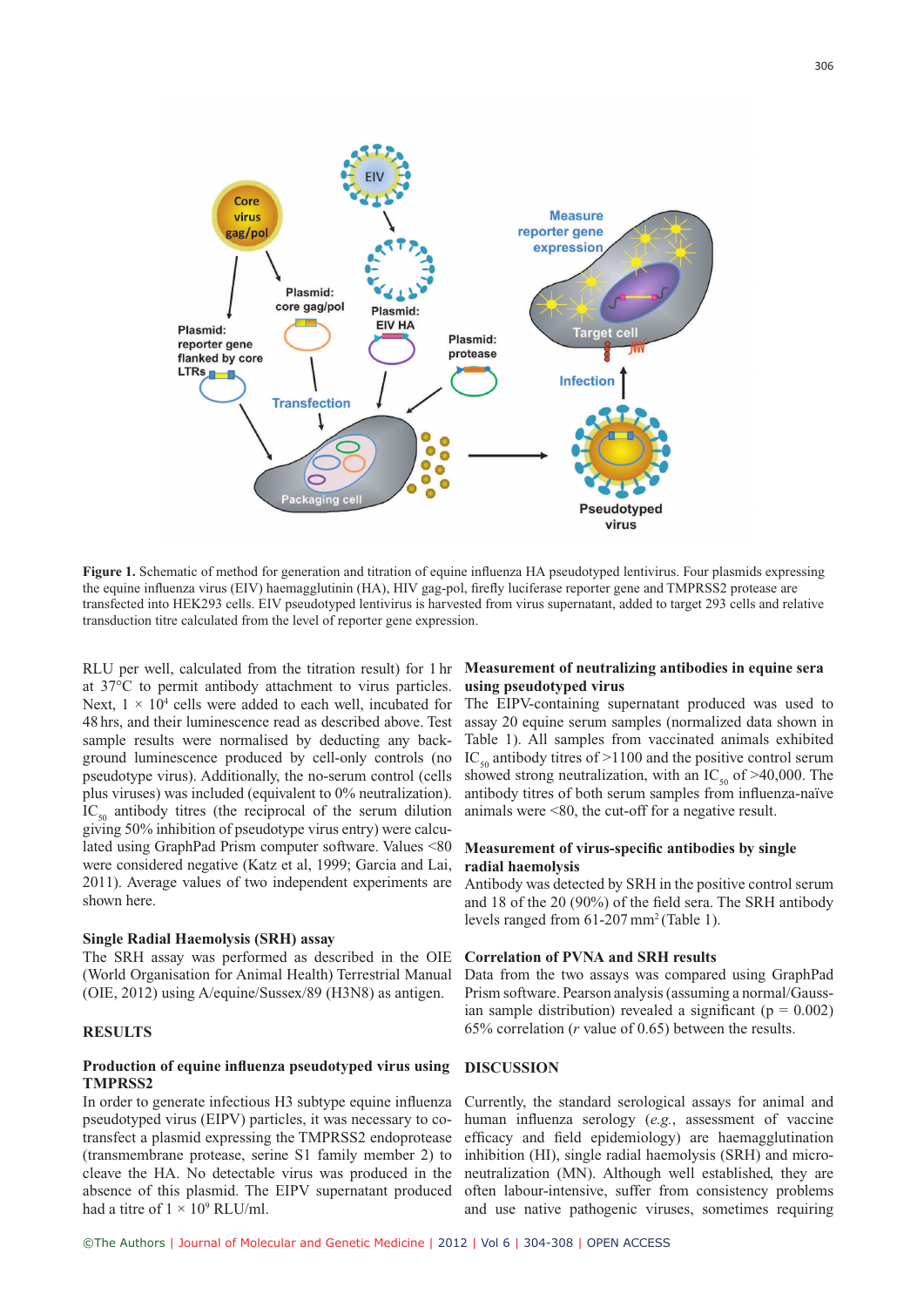careful handling in containment facilities of biosafety level tested whether this H3 subtype EIPV could be used to detect (BSL) 3 or above.

Retrovirus pseudotype technology has been used for diagnostic purposes and for basic research into a number of pathogenic RNA viruses that otherwise would have to be handled in BSL3/4 laboratories. These include Ebola virus (Wool-Lewis and Bates, 1998; Ito et al, 2001), hepatitis C (Bartosch et al, 2003; Hsu et al, 2003), SARS coronavirus (Nie et al, 2004; Temperton et al, 2005), rabies and lyssaviruses (Wright et al, 2008; 2009; 2010) as well as avian influenza viruses (Temperton et al, 2007). In contrast to the native viruses, their pseudotype counterparts can be handled in BSL1/2 facilities.

In this 'proof-of-principle' study, we firstly aimed to produce a high-titre EIPV as a research tool. Secondly, we

Table 1. Equine influenza H3N8 subtype-specific antibodies in 20 equine sera as measured by pseudotype virus neutralization assay (PVNA) and single radial haemolysis (SRH). Shading used to indicate relative antibody levels of response (SRH:  $\leq 100$  mm<sup>2</sup> = light grey,  $100-150$  mm<sup>2</sup> = medium grey,  $\geq 150$  mm<sup>2</sup> = dark grey; PVNA:  $\leq$ 5000 = light grey,  $\leq$ 10000 = medium grey,  $\geq$ 10000 = dark grey).

| Serum sample       | $P VNA (IC_{50})$ | SRH (mm <sup>2</sup> ) |
|--------------------|-------------------|------------------------|
| $\mathbf{1}$       | 1124              | 79                     |
| $\overline{2}$     | 1860              | $\mathbf{0}$           |
| $\overline{3}$     | 4521              | $\overline{0}$         |
| $\overline{4}$     | 4627              | 83                     |
| 5                  | 4673              | 112                    |
| 6                  | 6136              | 118                    |
| 7                  | 6308              | 116                    |
| 8                  | 7500              | 100                    |
| 9                  | 7637              | 140                    |
| 10                 | 7863              | 61                     |
| 11                 | 8056              | 118                    |
| 12                 | 9179              | 118                    |
| 13                 | 9837              | 106                    |
| 14                 | 10523             | 58                     |
| 15                 | 11768             | 147                    |
| 16                 | 13237             | 153                    |
| 17                 | 17908             | 170                    |
| 18                 | 22843             | 207                    |
| 19                 | 35422             | 156                    |
| 20                 | 46617             | 181                    |
| Positive control   | 40824             | 136                    |
| Negative control 1 | $\leq 80$         | $\leq 0.5$             |
| Negative control 2 | $\leq 80$         | $\leq 0.5$             |

neutralizing antibodies in equines inoculated with a vaccine containing H3 subtype influenza viruses. Comparison was made to the established serological assay, SRH.

During natural infection, the newly synthesised influenza virus haemagglutinin protein (HA0) is cleaved by specific endoproteases into HA1 and HA2 subunits, to allow entry into susceptible cells (reviewed in Steinhauer, 1999; Garten and Klenk, 2008). The HA1 mediates binding to the sialic acid receptor, while HA2 is involved in membrane fusion. A number of proteases have been implicated in this cleavage process. The HA0 of highly-pathogenic avian influenza (HPAI) viruses of the H5 and H7 subtypes (*e.g.*, A/Viet Nam/1203/2004 (H5N1)) have a polybasic cleavage site containing multiple arginine and lysine residues that are cleaved by ubiquitous subtilisin-like endoproteases such as furin (reviewed in Steinhauer, 1999). All other influenza A viruses, including low pathogenicity avian influenza viruses, seasonal human influenza and H3 equine influenza viruses, have monobasic cleavage sites with a single lysine or arginine residue (Figure 2). It has been shown that cleavage at these sites is mediated by specific type II transmembrane serine proteases such as TMPRSS2 and HAT (human airway trypsin-like protease) found in human airways (Böttcher et al, 2006; 2009). Consequently, we included a plasmid expressing the TMPRSS2 protease in the transfection procedure to mediate cleavage of the monobasic cleavage site in the equine pseudotype virus. By this approach, a high titre EIPV was successfully generated.

The pseudotype virus neutralization assay (PVNA) detected neutralizing antibodies in all of the sera from vaccinated equines and both negative controls had an IC<sub>50</sub> of  $\leq 80$ . There was general agreement between the antibody levels measured by PVNA and SRH, although two serum samples in which no antibodies were detected by SRH displayed a moderate neutralizing antibody level as measured by PVNA.

Previous studies have shown good correlation between influenza-specific antibody titres in equine sera after natural infection with influenza measured by SRH and virus neutralisation assays (Morley et al, 1995), Furthermore, SRH antibody levels have been shown to correlate with protection after subsequent challenge (Mumford and Wood, 1992). Though antibodies detected by SRH are largely neutralizing (Morley et al, 1995), there are differences between SRH and neutralization assays such as PVNA and micro-neutralization (MN). For HA, SRH primarily detects responses resulting from antibody interactions with the head of the trimer (though it does detect other viral proteins), whereas both neutralization assays can also

|                           |  | A/equine/Sussex/1/1989(H3N8) 322 KYIRQNTLKLATGMRNVPEKQ----IRGIFGAIAGFIENGW EGMVDGWYGF 368 |  |
|---------------------------|--|-------------------------------------------------------------------------------------------|--|
| A/duck/Ukraine/1/63(H3N8) |  | 323 KYVKQNTLKLATGMRNVPEKQ----TRGLFGAIAGFIENGWEGMIDGWYGF 369                               |  |
| A/HongKong/1/1968(H3N2)   |  | 323 KYVKQNTLKLATGMRNVPEKQ----TRGLFGAIAGFIENGWEGMIDGWYGF 369                               |  |
| A/Udorn/307/1972(H3N2)    |  | 323 KYVKQNTLKLATGMRNVPEKQ----TRGLFGAIAGFIENGWEGMIDGWYGF 369                               |  |
| A/VietNam/1203/2004(H5N1) |  | 320 KYVKSNRLVLATGLRNSPQRERRRKKRGLFGAIAGFIEGGWQGMVDGWYGY 370                               |  |

**Figure 2.** Alignment showing the monobasic cleavage site of the equine influenza virus strain used in the study, A/1/equine Sussex/89 (H3N8), compared with the same region of representative avian and human influenza strains. Note the polybasic cleavage site in A/Viet Nam/1203/2004 (H5N1) strain not present in the others. The red box indicates the conserved cleavage site region, with the red-highlighted arginine (R) residue indicating the cleavage point. The green box shows the 'fusion peptide' allowing virus penetration of host cell endosomal membranes.